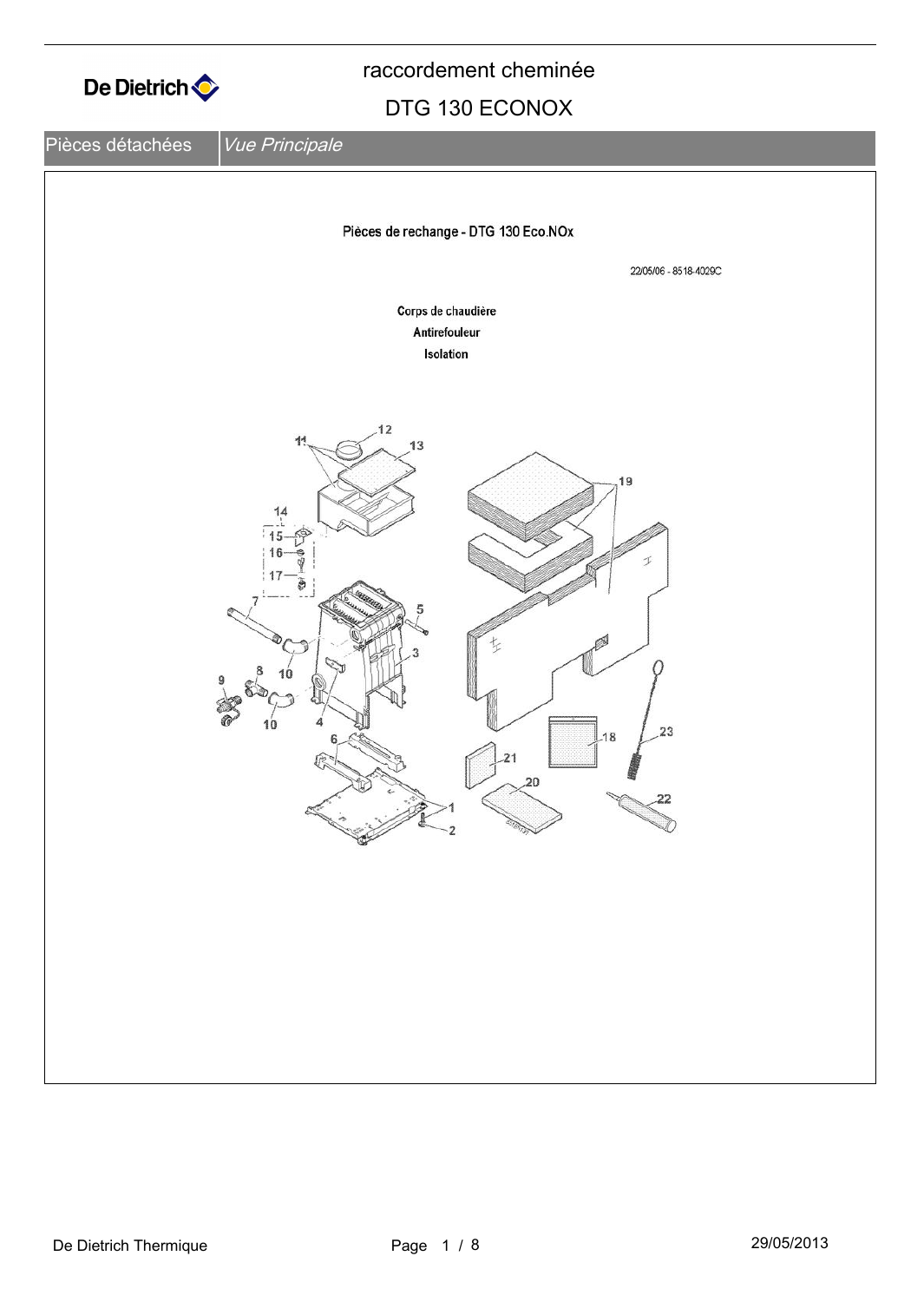

| Réf.           | <b>Référence</b> | Description                             | Qté          | <b>Tarif</b> | <b>Remarques</b> |
|----------------|------------------|-----------------------------------------|--------------|--------------|------------------|
| 1              | 85188500         | SOCLE TOLE DTG130 CPLT 3                | $\mathbf 1$  | 60,70 €      |                  |
| $\mathbf{1}$   | 85188506         | SOCLE TOLE DTG130 CPLT 9                | $\mathbf{1}$ | 71,60 €      |                  |
| $\mathbf{1}$   | 85188501         | SOCLE TOLE DTG130 CPLT 4                | $\mathbf{1}$ | 60,70 €      |                  |
| $\mathbf{1}$   | 85188502         | SOCLE TOLE DTG130 CPLT 5                | $\mathbf{1}$ | 63,20 €      |                  |
| $\mathbf{1}$   | 85188503         | SOCLE TOLE DTG130 CPLT 6                | 1            | 63,20 €      |                  |
| $\mathbf{1}$   | 85188504         | SOCLE TOLE DTG130 CPLT 7                | $\mathbf{1}$ | 67,80 €      |                  |
| 1              | 85188505         | SOCLE TOLE DTG130 CPLT 8                | 1            | 67,80 €      |                  |
| $\overline{2}$ | 97581059         | PIED REGLABLE CPL M8X25                 | $\mathbf{1}$ | 1,85 €       |                  |
| 3              | 83755506         | <b>CORPS DE CHAUDIERE 3EL</b>           | $\mathbf{1}$ | 522,00 €     |                  |
| $\mathbf{3}$   | 83755512         | <b>CORPS DE CHAUDIERE 9EL.</b>          | $\mathbf{1}$ | 1498,00 €    |                  |
| 3              | 83755507         | <b>CORPS DE CHAUDIERE 4EL</b>           | 1            | 767,00 €     |                  |
| $\mathbf{3}$   | 83755508         | <b>CORPS DE CHAUDIERE 5EL</b>           | $\mathbf{1}$ | 928,00 €     |                  |
| 3              | 83755509         | CORPS DE CHAUDIERE 6EL                  | 1            | 1072,00 €    |                  |
| 3              | 83755510         | <b>CORPS DE CHAUDIERE 7EL</b>           | $\mathbf{1}$ | 1213,00 €    |                  |
| 3              | 83755511         | <b>CORPS DE CHAUDIERE 8EL</b>           | 1            | 1354,00 €    |                  |
| $\overline{4}$ | 85188025         | EQUERRE FIXATION PLAQUE FRONTALE        | $\mathbf{1}$ | 2,60 €       |                  |
| 5              | 95365611         | DOIGT DE GANT 1/2"-LG160                | $\mathbf{1}$ | 14,60 €      |                  |
| 6              | 83750004         | <b>REHAUSSE POUR CORPS</b>              | $\mathbf{1}$ | 18,10 €      |                  |
| 7              | 97549270         | TUBE DEPART PEINT 1" LG375              | 1            | 16,40 €      |                  |
| 8              | 97549512         | <b>TUBE RETOUR LG135</b>                | $\mathbf{1}$ | 16,30 €      |                  |
| 9              | 94902073         | ROBINET DE VIDANGE 1/2"                 | 1            | 18,20 €      |                  |
| 10             | 94920297         | COUDE M-F A4 1"                         | $\mathbf{1}$ | 6,10€        |                  |
| 11             | 85188514         | ANTIREF CPLT DTG 133                    | $\mathbf{1}$ | 135,00 €     |                  |
| 11             | 85188515         | ANTIREF CPLT DTG 134                    | $\mathbf{1}$ | 138,00 €     |                  |
| 11             | 85188516         | ANTIREF CPLT DTG 135                    | $\mathbf 1$  | 151,00 €     |                  |
| 11             | 85188517         | ANTIREF CPLT DTG 136                    | $\mathbf{1}$ | 152,00 €     |                  |
| 11             | 85188518         | ANTIREF CPLT DTG 137                    | 1            | 159,00 €     |                  |
| 11             | 85188519         | <b>ANTIREF CPLT DTG 138</b>             | $\mathbf{1}$ | 161,00 €     |                  |
| 11             | 85188520         | ANTIREF CPLT DTG 139                    | 1            | 199,00 €     |                  |
| 12             | 97581501         | <b>BUSE D.110/111</b>                   | $\mathbf{1}$ | 7,30 €       |                  |
| 12             | 300000300        | BUSE ETAGEE 125/130                     | $\mathbf{1}$ | 6,80 $\in$   |                  |
| 12             | 300000301        | BUSE ETAGEE 150/153                     | $\mathbf{1}$ | 8,15€        |                  |
| 12             | 97581497         | <b>BUSE D.180</b>                       | 1            | 13,80 €      |                  |
| 13             | 85188053         | TRAPPE AR 3                             | $\mathbf{1}$ | $6,60 \in$   |                  |
| 13             | 85188054         | TRAPPE AR 4                             | 1            | 6,70 €       |                  |
| 13             | 85188055         | TRAPPE AR 5                             | $\mathbf{1}$ | 6,70 €       |                  |
| 13             | 85188056         | TRAPPE AR 6                             | 1            | 7,80 €       |                  |
| 13             | 85188057         | TRAPPE AR 7                             | $\mathbf{1}$ | 10,80 €      |                  |
| 13             | 85188058         | TRAPPE AR 8                             | 1            | 13,40 €      |                  |
| 13             | 85188059         | TRAPPE AR 9                             | $\mathbf{1}$ | 13,60 €      |                  |
| 14             | 200000204        | THERMOSTAT ANTIREFOULEUR COMPLET        | 1            | 62,80 €      |                  |
| 15             | 83758077         | <b>EQUERRE DE FIXATION</b>              | $\mathbf{1}$ | 2,20€        |                  |
| 16             | 95363355         | THERMOSTAT ANTIREFOULEUR 85° CONTAC'    | 1            | 6,40 €       |                  |
| 17             | 200000095        | CIRCUIT ELECTRIQUE TAF COMMUN           | $\mathbf{1}$ | 12,00 €      |                  |
| 18             | 83665501         | VISSERIE CORPS/ANTIREF.                 | 1            | 6,40 €       |                  |
| 19             | 200000510        | <b>ISOLATION COMPLETE 3ELTS (LG522)</b> | $\mathbf{1}$ | 156,00 €     |                  |
| 19             | 200000511        | ISOLATION COMPLETE 4ELTS (LG522)        | 1            | 156,00 €     |                  |
| 19             | 200000512        | ISOLATION COMPLETE 5ELTS (LG600)        | $\mathbf{1}$ | 157,00 €     |                  |
| 19             | 200000513        | ISOLATION COMPLETE 6ELTS (LG600)        | 1            | 160,00 €     |                  |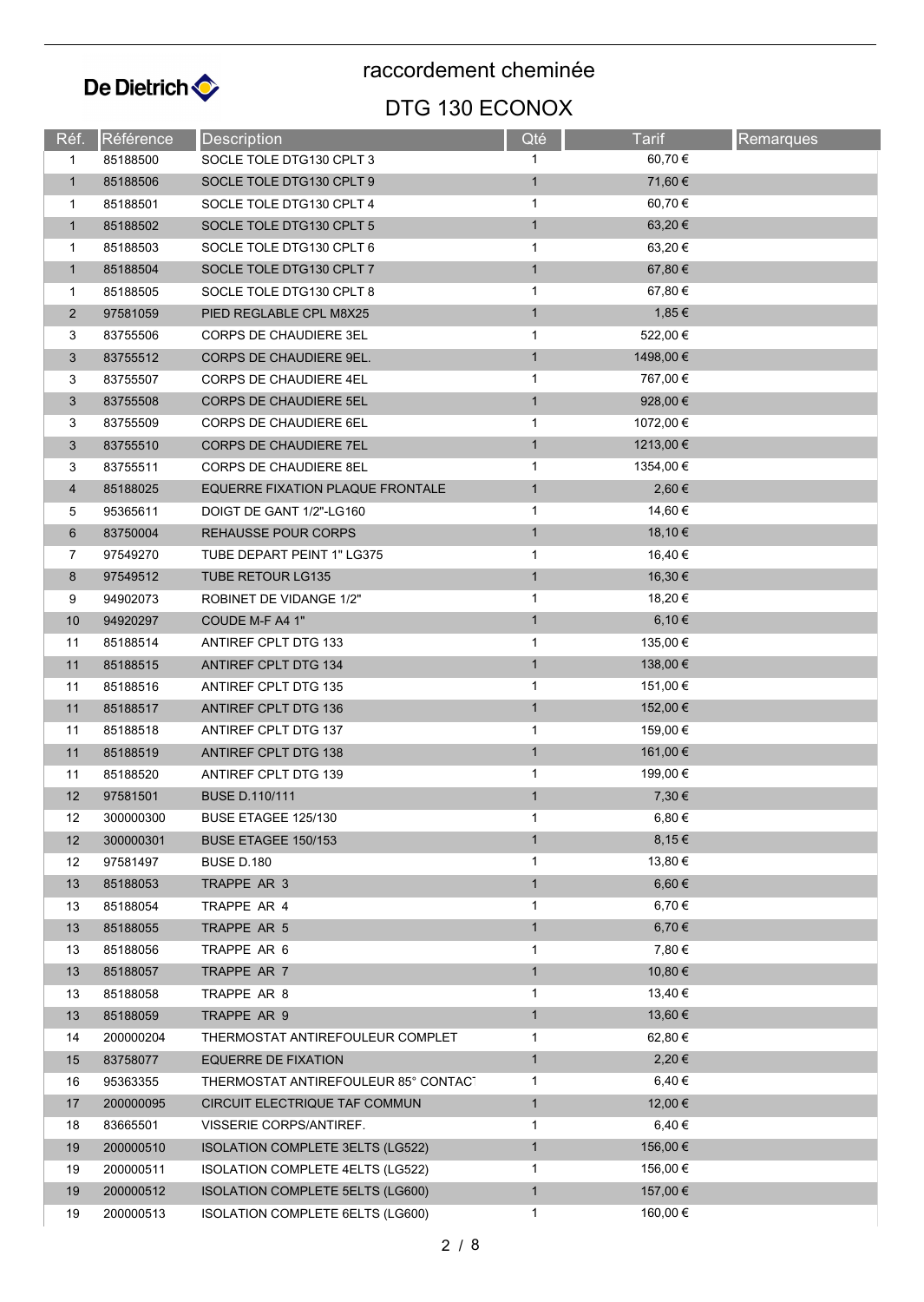

| 19 | 200000514 | <b>ISOLATION COMPLETE 7ELTS (LG744)</b> |              | 164,00 €   |  |
|----|-----------|-----------------------------------------|--------------|------------|--|
| 19 | 200000515 | <b>ISOLATION COMPLETE 8ELTS (LG744)</b> |              | 165,00 €   |  |
| 19 | 200000186 | ISOLATION COMPLETE 9ELTS (LG822)        |              | 165,00 €   |  |
| 20 | 97550513  | <b>ISOLATION SOUS BRUL 3EL</b>          | 1            | $3,30 \in$ |  |
| 20 | 97550514  | <b>ISOLATION SOUS BRUL.4EL</b>          | $\mathbf{1}$ | 4,45€      |  |
| 20 | 97550515  | <b>ISOLATION SOUS BRUL 5EL</b>          | 1            | $6,80 \in$ |  |
| 20 | 97550516  | <b>ISOLATION SOUS BRUL.6EL</b>          |              | $8,95 \in$ |  |
| 20 | 97550517  | <b>ISOLATION SOUS BRUL.7EL</b>          | 1            | 9,15€      |  |
| 20 | 97550518  | <b>ISOLATION SOUS BRUL.8EL</b>          | $\mathbf{1}$ | 11,00 €    |  |
| 20 | 97550519  | <b>ISOLATION SOUS BRUL 9EL</b>          | 1            | 11,10 €    |  |
| 21 | 83885655  | <b>ISOLATION ARRIERE FOYER 3EL</b>      | 1            | 25,40 €    |  |
| 21 | 83885656  | <b>ISOLATION ARRIERE FOYER 4EL</b>      | 1            | 26,60 €    |  |
| 21 | 83885657  | <b>ISOLATION ARRIERE FOYER 5EL</b>      | $\mathbf{1}$ | 27,80 €    |  |
| 21 | 83885658  | <b>ISOLATION ARRIERE FOYER 6EL</b>      | 1            | 28,40 €    |  |
| 21 | 83885659  | <b>ISOLATION ARRIERE FOYER 7EL</b>      | $\mathbf{1}$ | 28,80 €    |  |
| 21 | 83885660  | <b>ISOLATION ARRIERE FOYER 8EL</b>      | 1            | 30,70 €    |  |
| 21 | 83885661  | <b>ISOLATION ARRIERE FOYER 9EL</b>      | $\mathbf{1}$ | 32,10 €    |  |
| 22 | 94285095  | MASTIC SILICONE TRANSLUCIDE TUBE 310ML  | 1            | 42,50 €    |  |
| 23 | 96960227  | BROSSE NYLON 44 X 11 LG.500             |              | 4,10 €     |  |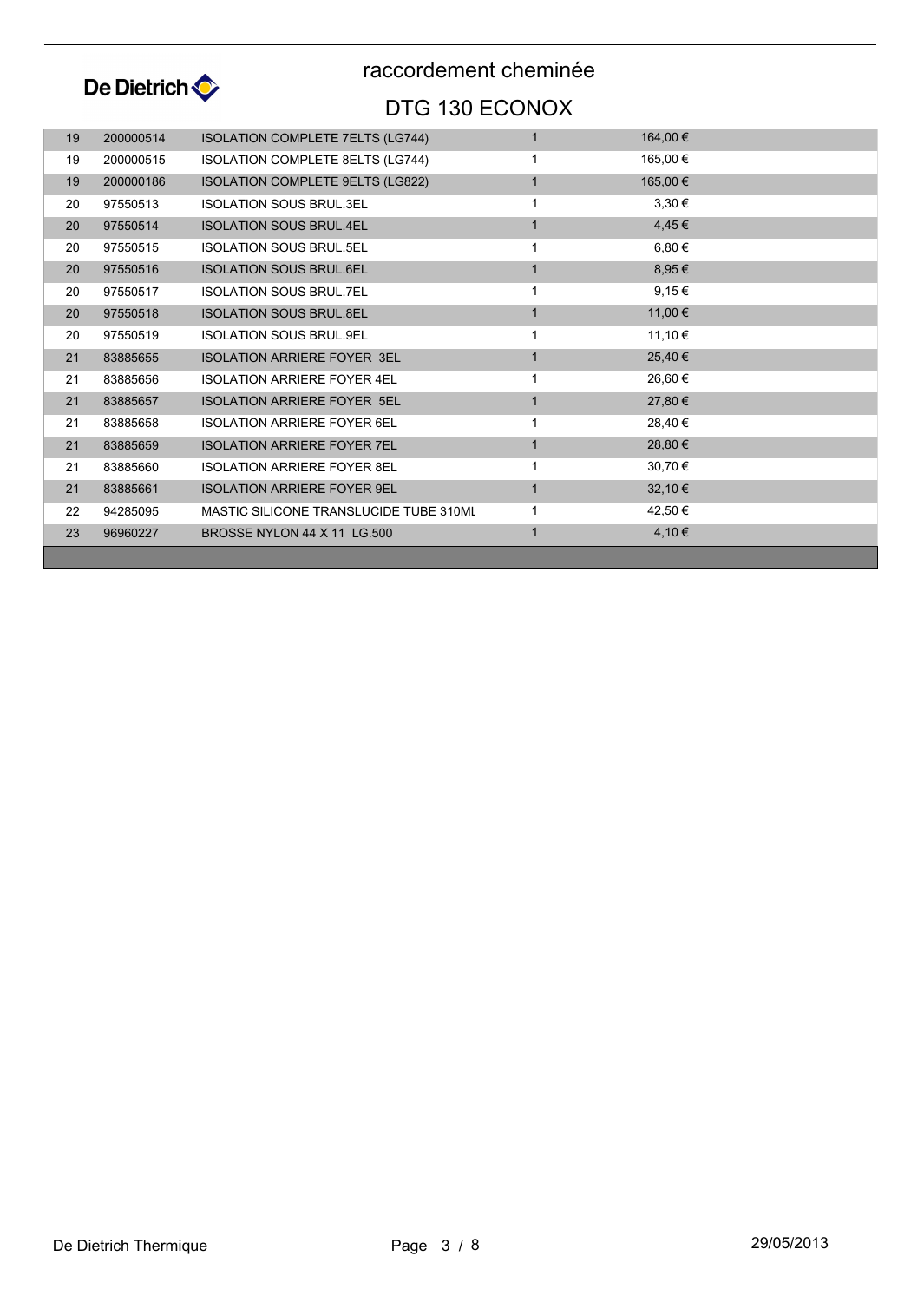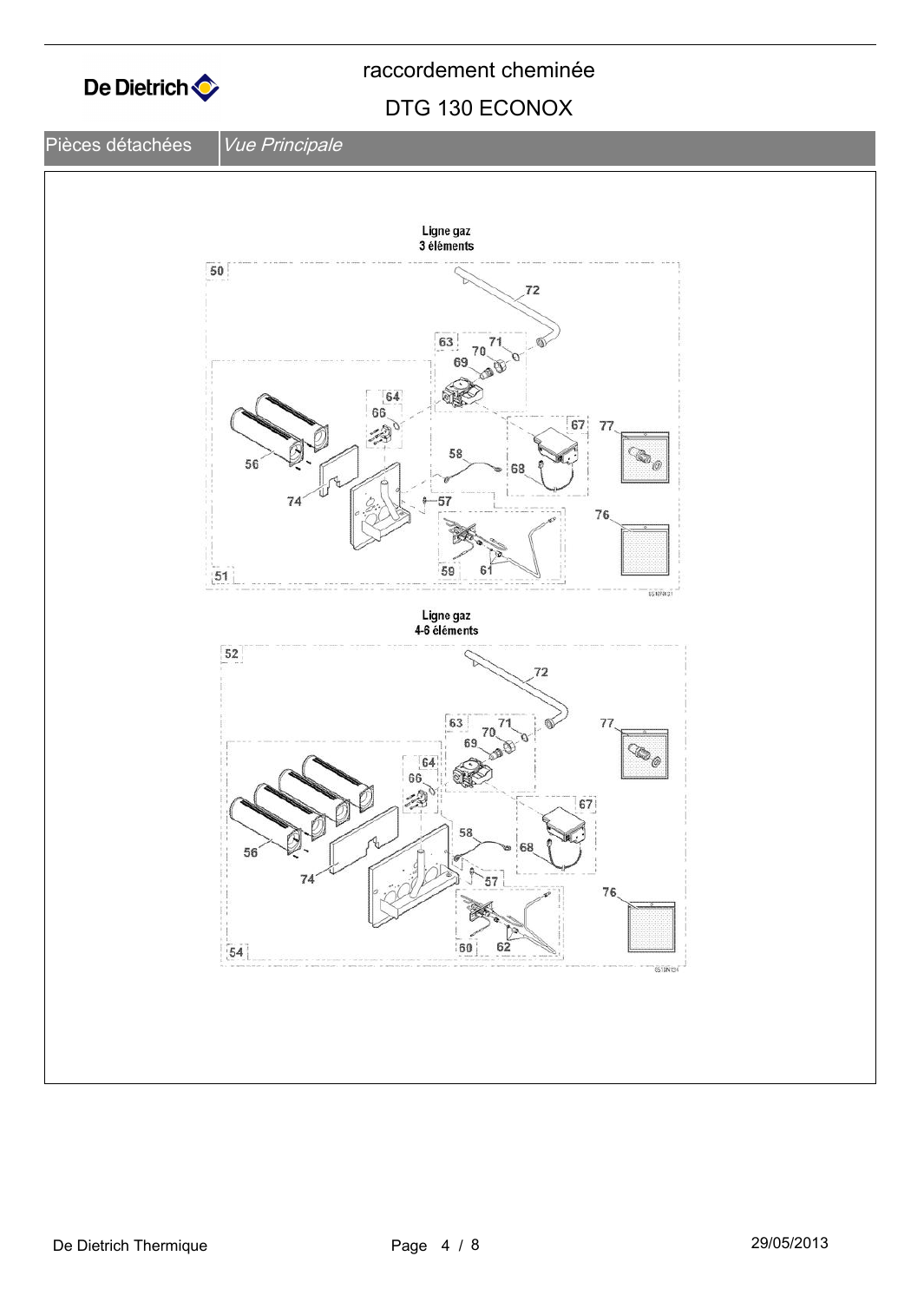

| Réf. | Référence | <b>Description</b>                       | Qté          | Tarif          | Remarques |
|------|-----------|------------------------------------------|--------------|----------------|-----------|
| 50   | 200003131 | CIRCUIT GAZ CPLT 3 EOX                   | 1            | Nous consulter |           |
| 51   | 85185507  | TIROIR BRULEUR FU 3 BA                   | $\mathbf{1}$ | 464,00 €       |           |
| 52   | 200003132 | CIRCUIT GAZ CPLT 4 EOX                   | $\mathbf{1}$ | Nous consulter |           |
| 52   | 200003133 | CIRCUIT GAZ CPLT 5 EOX                   | $\mathbf{1}$ | Nous consulter |           |
| 52   | 200003134 | CIRCUIT GAZ CPLT 6 EOX                   | $\mathbf{1}$ | Nous consulter |           |
| 54   | 85185508  | TIROIR BRULEUR FU 4 BA                   | $\mathbf{1}$ | 503,00 €       |           |
| 54   | 85185509  | TIROIR BRULEUR FU 5 BA                   | $\mathbf{1}$ | 544,00 €       |           |
| 54   | 85185510  | TIROIR BRULEUR FU 6 BA                   | $\mathbf{1}$ | 589,00 €       |           |
| 56   | 83885533  | <b>BRULEUR FURIGAS + VIS</b>             | 1            | 47,70 €        |           |
| 57   | 95360220  | PRISE DE PRESSION FURIGAS                | $\mathbf{1}$ | 3,30€          |           |
| 58   | 83754945  | CABLE MISE A LA MASSE                    | $\mathbf{1}$ | 1,30 €         |           |
| 59   | 85188921  | <b>BRULEUR ALLUMAGE CPLT 3-7à10</b>      | $\mathbf{1}$ | 165,00 €       |           |
| 60   | 85188922  | BRULEUR ALLU CPLT 4à 6                   | $\mathbf{1}$ | 164,00 €       |           |
| 61   | 85185514  | TUBE DALIM BR ALL 3,7A10                 | $\mathbf{1}$ | 24,60 €        |           |
| 62   | 85185515  | TUBE DALIM BR ALLUM 4A6                  | $\mathbf{1}$ | 24,60 €        |           |
| 63   | 85185516  | VANNE GAZ SIT SIGMA 840                  | $\mathbf{1}$ | 157,00 €       |           |
| 64   | 85185517  | BRIDE COUDEE SIT 1/2" + JOINT            | $\mathbf{1}$ | 16,90 €        |           |
| 66   | 95023314  | <b>JOINT TOR SIT 09255028</b>            | $\mathbf{1}$ | 0,36€          |           |
| 67   | 85185519  | COFFRET DE SECURITE SI577                | $\mathbf{1}$ | 159,00 €       |           |
| 68   | 85184904  | CABLE BRULEUR DTG 130                    | $\mathbf{1}$ | 49,00 €        |           |
| 69   | 94952101  | ECROU N374 1/2" X 1"                     | $\mathbf{1}$ | 2,60 €         |           |
| 70   | 94952081  | PIECE FOLLE N371 1/2"                    | $\mathbf{1}$ | 4,55 €         |           |
| 71   | 95013062  | JOINT VERT 30X21X2                       | $\mathbf{1}$ | $0,62 \in$     |           |
| 72   | 97549898  | TUBE ARR GAZ DTG130 3-6EL                | $\mathbf{1}$ | 17,00 €        |           |
| 74   | 83885637  | KIT ISOL.TIR.BRUL.F-W 5EL B.A.           | $\mathbf{1}$ | 26,60 €        |           |
| 74   | 83885635  | KIT ISOL.TIR.BRUL.F-W 3EL BA             | $\mathbf{1}$ | 24,10€         |           |
| 74   | 83885638  | KIT ISOL.TIR.BRUL.F-W 6EL B.A.           | $\mathbf{1}$ | 27,80 €        |           |
| 74   | 83885636  | KIT ISOL.TIR.BRUL.F-W 4EL B.A.           | $\mathbf{1}$ | 25,30 €        |           |
| 76   | 83665502  | <b>VISSERIE TIROIR BRULEUR</b>           | $\mathbf{1}$ | $9,80 \in$     |           |
| 77   | 85187007  | KIT DE CONVERSION H<br><b>GL34</b>       | $\mathbf{1}$ | 43,60 €        |           |
| 77   | 85187004  | KIT DE CONVERSION L/LL/GZ410<br>GL31     | $\mathbf{1}$ | Nous consulter |           |
| 77   | 85187005  | KIT DE CONVERSION PROPANE<br><b>GL32</b> | $\mathbf{1}$ | Nous consulter |           |
|      |           |                                          |              |                |           |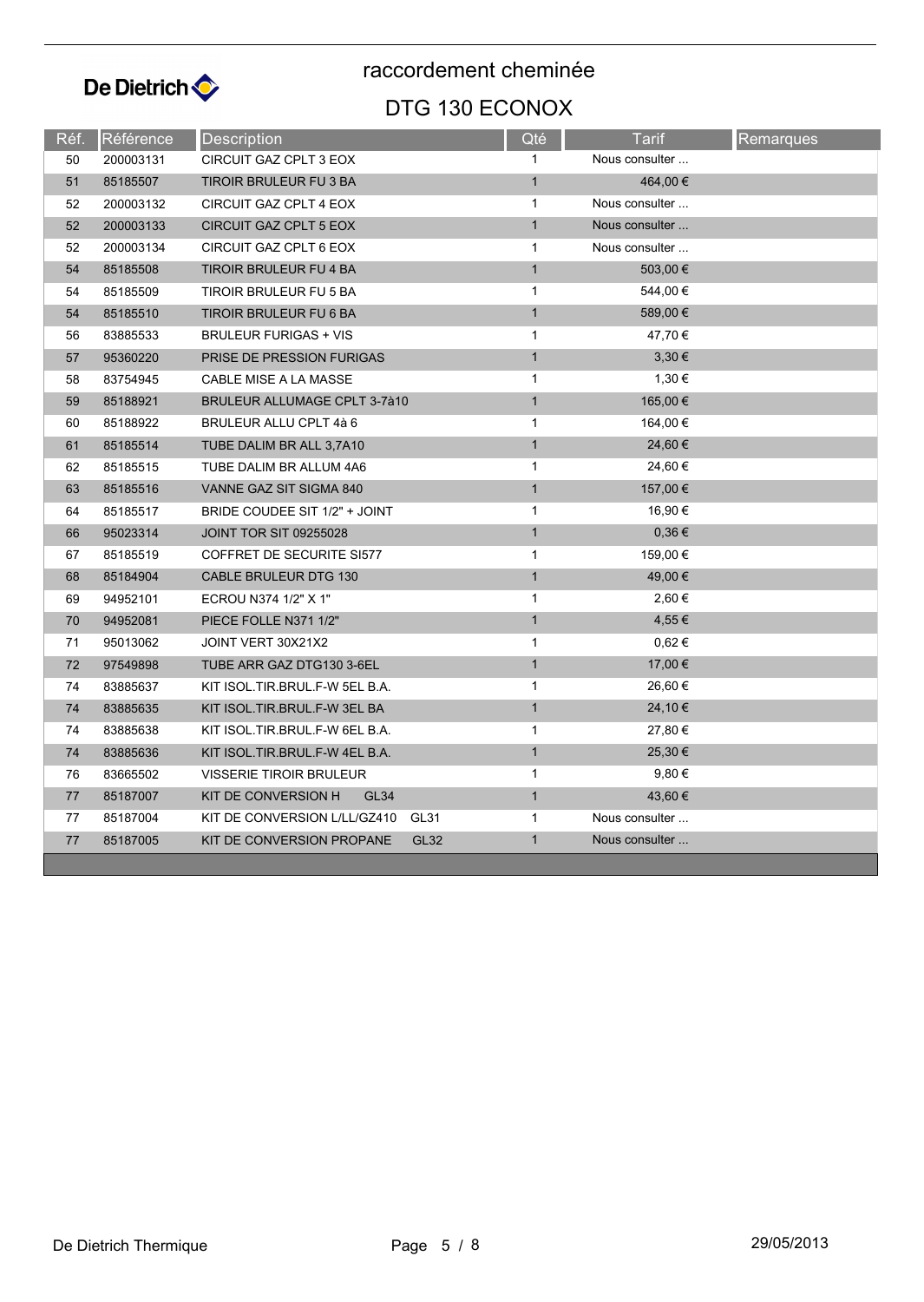

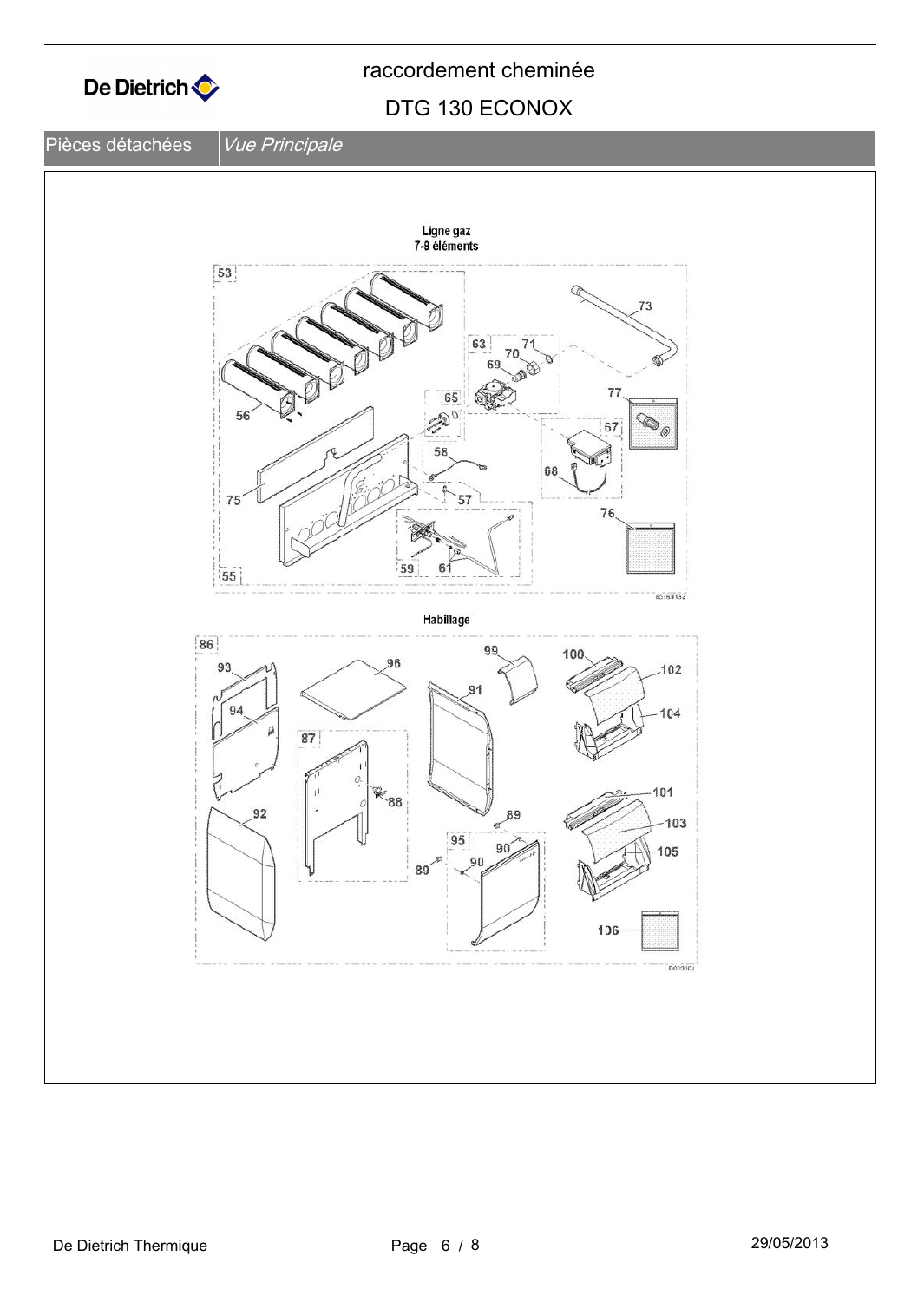

| Réf. | Référence | <b>Description</b>                      | Qté          | Tarif          | Remarques |
|------|-----------|-----------------------------------------|--------------|----------------|-----------|
| 53   | 200003135 | CIRCUIT GAZ CPLT 7 EOX                  |              | Nous consulter |           |
| 53   | 200003136 | <b>CIRCUIT GAZ CPLT 8 EOX</b>           | $\mathbf{1}$ | Nous consulter |           |
| 53   | 200003137 | CIRCUIT GAZ CPLT 9 EOX                  | $\mathbf{1}$ | Nous consulter |           |
| 55   | 85185511  | TIROIR BRULEUR FU 7 BA                  | $\mathbf{1}$ | 636,00 €       |           |
| 55   | 85185512  | TIROIR BRULEUR FU 8 BA                  | $\mathbf{1}$ | 681,00 €       |           |
| 55   | 85185513  | TIROIR BRULEUR FU 9 BA                  | $\mathbf{1}$ | 740,00 €       |           |
| 56   | 83885533  | <b>BRULEUR FURIGAS + VIS</b>            | 1            | 47,70 €        |           |
| 57   | 95360220  | PRISE DE PRESSION FURIGAS               | $\mathbf{1}$ | $3,30 \in$     |           |
| 58   | 83754945  | CABLE MISE A LA MASSE                   | $\mathbf{1}$ | 1,30 €         |           |
| 59   | 85188921  | <b>BRULEUR ALLUMAGE CPLT 3-7à10</b>     | $\mathbf{1}$ | 165,00 €       |           |
| 61   | 85185514  | TUBE DALIM BR ALL 3,7A10                | $\mathbf{1}$ | 24,60 €        |           |
| 63   | 85185516  | VANNE GAZ SIT SIGMA 840                 | $\mathbf{1}$ | 157,00 €       |           |
| 65   | 85185518  | BRIDE DR SIT 1/2" + JOINT               | $\mathbf{1}$ | 16,90 €        |           |
| 67   | 85185519  | COFFRET DE SECURITE SI577               | $\mathbf{1}$ | 159,00 €       |           |
| 68   | 85184904  | CABLE BRULEUR DTG 130                   | $\mathbf{1}$ | 49,00 €        |           |
| 69   | 94952101  | ECROU N374 1/2" X 1"                    | $\mathbf{1}$ | 2,60 €         |           |
| 70   | 94952081  | PIECE FOLLE N371 1/2"                   | $\mathbf{1}$ | 4,55 €         |           |
| 71   | 95013062  | JOINT VERT 30X21X2                      | $\mathbf{1}$ | $0,62 \in$     |           |
| 73   | 97549899  | TUBE ARR GAZ DTG130 7-9EL               | $\mathbf{1}$ | 19,30 €        |           |
| 75   | 83885639  | KIT ISOL.TIR.BRUL.F-W 7EL B.A.          | $\mathbf{1}$ | 28,70 €        |           |
| 75   | 83885640  | KIT ISOL.TIR.BRUL.F-W 8EL B.A.          | $\mathbf{1}$ | 30,80 €        |           |
| 75   | 83885641  | KIT ISOL.TIR.BRUL.F-W 9EL B.A.          | $\mathbf{1}$ | 31,70 €        |           |
| 76   | 83665502  | <b>VISSERIE TIROIR BRULEUR</b>          | $\mathbf{1}$ | 9,80€          |           |
| 77   | 85187007  | KIT DE CONVERSION H<br>GL <sub>34</sub> | $\mathbf{1}$ | 43,60 €        |           |
| 77   | 85187004  | KIT DE CONVERSION L/LL/GZ410<br>GL31    | $\mathbf{1}$ | Nous consulter |           |
| 77   | 85187005  | KIT DE CONVERSION PROPANE<br>GL32       | $\mathbf{1}$ | Nous consulter |           |
| 86   | 85188507  | <b>HABILLAGE DTG 133</b>                | 1            | Nous consulter |           |
| 86   | 85188508  | <b>HABILLAGE DTG 134</b>                | $\mathbf{1}$ | Nous consulter |           |
| 86   | 85188509  | <b>HABILLAGE DTG 135</b>                | $\mathbf{1}$ | Nous consulter |           |
| 86   | 85188510  | <b>HABILLAGE DTG 136</b>                | $\mathbf{1}$ | Nous consulter |           |
| 86   | 85188511  | <b>HABILLAGE DTG 137</b>                | 1            | Nous consulter |           |
| 86   | 85188512  | <b>HABILLAGE DTG 138</b>                | $\mathbf{1}$ | Nous consulter |           |
| 86   | 85188513  | HABILLAGE DTG 139                       | $\mathbf 1$  | Nous consulter |           |
| 87   | 85188521  | PLAQUE FRONT CPLTE DTG133               | $\mathbf{1}$ | 92,00 €        |           |
| 87   | 85188522  | PLAQUE FRONT CPLTE DTG134               | $\mathbf{1}$ | 92,00 €        |           |
| 87   | 85188523  | PLAQUE FRONT CPLTE DTG135               | $\mathbf{1}$ | 96,60 €        |           |
| 87   | 85188524  | PLAQUE FRONT CPLTE DTG136               | 1            | 99,50 €        |           |
| 87   | 85188525  | PLAQUE FRONT CPLTE DTG137               | $\mathbf{1}$ | 105,00 €       |           |
| 87   | 85188526  | PLAQUE FRONT CPLTE DTG138               | $\mathbf{1}$ | 105,00 €       |           |
| 87   | 85188527  | PLAQUE FRONT CPLTE DTG139               | $\mathbf{1}$ | 119,00 €       |           |
| 88   | 97525376  | <b>ENTONNOIR DTG130</b>                 | $\mathbf 1$  | $0,98 \in$     |           |
| 89   | 94820110  | <b>GACHE</b>                            | $\mathbf{1}$ | 2,40€          |           |
| 90   | 94820120  | PENE                                    | $\mathbf{1}$ | 1,85 €         |           |
| 91   | 85188528  | PLAQ LAT DR CPLTE DTG130                | $\mathbf{1}$ | 88,30 €        |           |
| 92   | 85188529  | PLAQ LAT GA CPLTE DTG130                | 1            | 88,30 €        |           |
| 93   | 200000254 | PAN AR SUP CPLT 133                     | $\mathbf{1}$ | 41,90 €        |           |
| 93   | 200000255 | PAN AR SUP CPLT 134                     | $\mathbf{1}$ | 41,90 €        |           |
| 93   | 200000256 | PAN AR SUP CPLT 135                     | $\mathbf{1}$ | 43,30 €        |           |
| 93   | 200000257 | PAN AR SUP CPLT 136                     | $\mathbf 1$  | 43,30 €        |           |